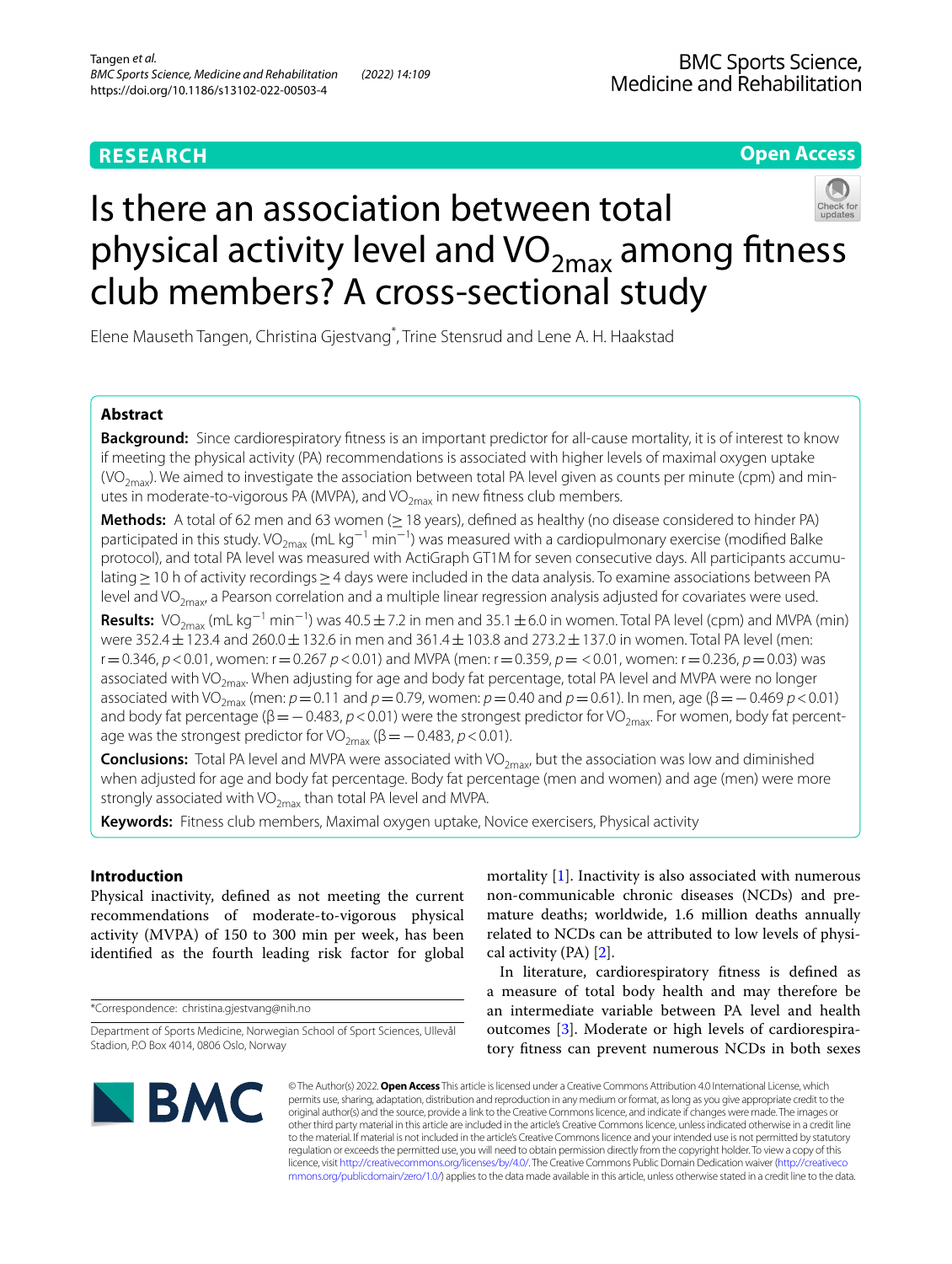regardless of other risk factors [\[3](#page-6-2)[–5](#page-6-3)]. It can also predict mortality in adults similarly to traditionally assessed risk factors such as smoking, hypertension, and type 2 diabetes [[6,](#page-6-4) [7](#page-6-5)].

Cardiorespiratory ftness, usually expressed and measured as maximal oxygen uptake  $(VO_{2max})$ , is reported in some studies as an indication of PA level [[6,](#page-6-4) [8\]](#page-6-6). Due to PA's impact on structural and functional adaptions in the body leading to a greater oxygen transport system, it is observed a graded dose–response change in  $VO_{2max}$  by increased PA [\[3](#page-6-2), [6,](#page-6-4) [9–](#page-6-7)[11](#page-6-8)]. However,  $VO_{2max}$  is largely genetically determined at the individual level and is not shown to be independently infuenced by PA pattern only  $[6, 8, 12-15]$  $[6, 8, 12-15]$  $[6, 8, 12-15]$  $[6, 8, 12-15]$  $[6, 8, 12-15]$  $[6, 8, 12-15]$ . Individual differences in response to PA, as well as current training status, can cause discrepancies concerning this association [\[7](#page-6-5), [12\]](#page-6-9).

While the association between PA and cardiorespiratory ftness is well known in the literature, previous studies have underlined that PA performed in a structural training regimen is essential to obtain an increase in  $VO_{2max}$  [[8\]](#page-6-6). Yet, the association between existing PA level and  $VO_{2max}$  is still somewhat unclear. For instance, Dyrstad et al. [\[16\]](#page-6-11) found that relatively large variations in PA level reflected small variations in  $VO_{2max}$ . A large number of previous publications within this feld also rely on self-reported PA in the data analysis, thus potentially causing a higher risk of methodical error [\[17](#page-6-12)–[19\]](#page-6-13). Considering individual differences in  $VO_{2max}$  in response to PA, this association should be further explored in diferent populations  $[20]$  $[20]$ . This study may fulfill gaps in the literature, as to our knowledge, no former studies have investigated this association utilizing device-measured PA in a population of novice exercisers joining one of the most popular arenas for leisure-time PA, a ftness club [[21\]](#page-6-15).

The present study aimed to investigate the association between device-measured PA, (total PA level measured as counts per minute (cpm) and minutes in MVPA), and  $VO<sub>2max</sub>$  in men and women at start-up of fitness club membership.

## **Materials and methods**

## **Design and participants**

This cross-sectional study was part of a prospective study conducted in Oslo, Norway, from October 2015 to October 2018, following a group of 125 (62 men and 63 women) newly registered novice exercisers at 25 ftness clubs. In Europe, September and January are two major months for recruiting new ftness club members. Hence, the participants for the present study were mainly enrolled during those two key periods  $(n=75, \text{ fall}, \text{Sep}$ tember, and  $n=50$ , winter, January). More details on this study can be found in previous publications [[22,](#page-6-16) [23\]](#page-6-17).

All new members  $(\leq 4$  weeks of a fitness club membership) from 25 multipurpose ftness clubs (a wide range of exercise concepts, resistance and cardio-exercise rooms, group exercise classes, and personal training) were approached to take part in the study by an email invitation from their local gym. Eligibility criteria were:  $\geq$  18 years of age, reporting exercising  $\leq$  60 min per week at a moderate or vigorous intensity or brisk walking≤150 min per week in the last six months, healthy (defned as having no chronic disease or pathology considered to hinder PA (i.e. lung disease, heart disease) and not pregnant). A total of 275 new members wanted to participate. Of these, 146 were excluded due to exercising regularly, and 4 due to cardiovascular disease and hypertension.

## **Outcome measures**

All measures in this study were gathered from baseline measurements done within the frst four weeks of a ftness club membership. Information related to demographic and lifestyle variables was obtained via an electronic questionnaire, covering sex, age, smoking, level of education, total household income, and occupation.

## *Maximal oxygen uptake*

 $\rm VO_{2max}$  (mL kg<sup>-1</sup> min<sup>-1</sup>) was measured with a cardiopulmonary exercise test (CPET). The CPET was conducted on a treadmill using an incremental modifed Balke pro-tocol until exhaustion [\[24](#page-6-18), [25](#page-6-19)].  $VO_{2max}$  was measured with indirect calorimetry (Oxycon Pro; Jaeger, Hoechberg, Germany). The participants breathed through a Hans Rudolph mask (2700 series, Hans Rudolph, Kansas City, Kansas, USA), which covered the mouth, and was nose-attached to a non-rebreathing tube. The gas exchange variables were continuously sampled and reported as 30 s averages during the CPET. To measure the participants' maximal heart rate, a heart rate monitor (Polar RS800) was used. The participants started with a 3-min warm-up at an initial speed of 4.5 km/h with no inclination. The inclination increased by 5% every minute up to 20%. The speed was kept constant at 4.5 km/h. When inclination reached 20%, the speed increased by 0.5 km/h every minute, while inclination was kept constant  $(20%)$ . The Borg Scale (range  $6-20$ ) [[26\]](#page-6-20) was used for the rating of perceived exertion by participants. To verify a valid  $VO_{2mav}$ , an additional criterion before stopping was a respiratory exchange rate (RER) between 1.10 and 1.30, dependent on age [\[27](#page-6-21)]. All measures were calibrated after manufacture guidelines, and the same researcher supervised all CPETs. For accurate measures of  $VO<sub>2max</sub>$ , measures of body weight (in kg) and body fat (in percentage) were measured with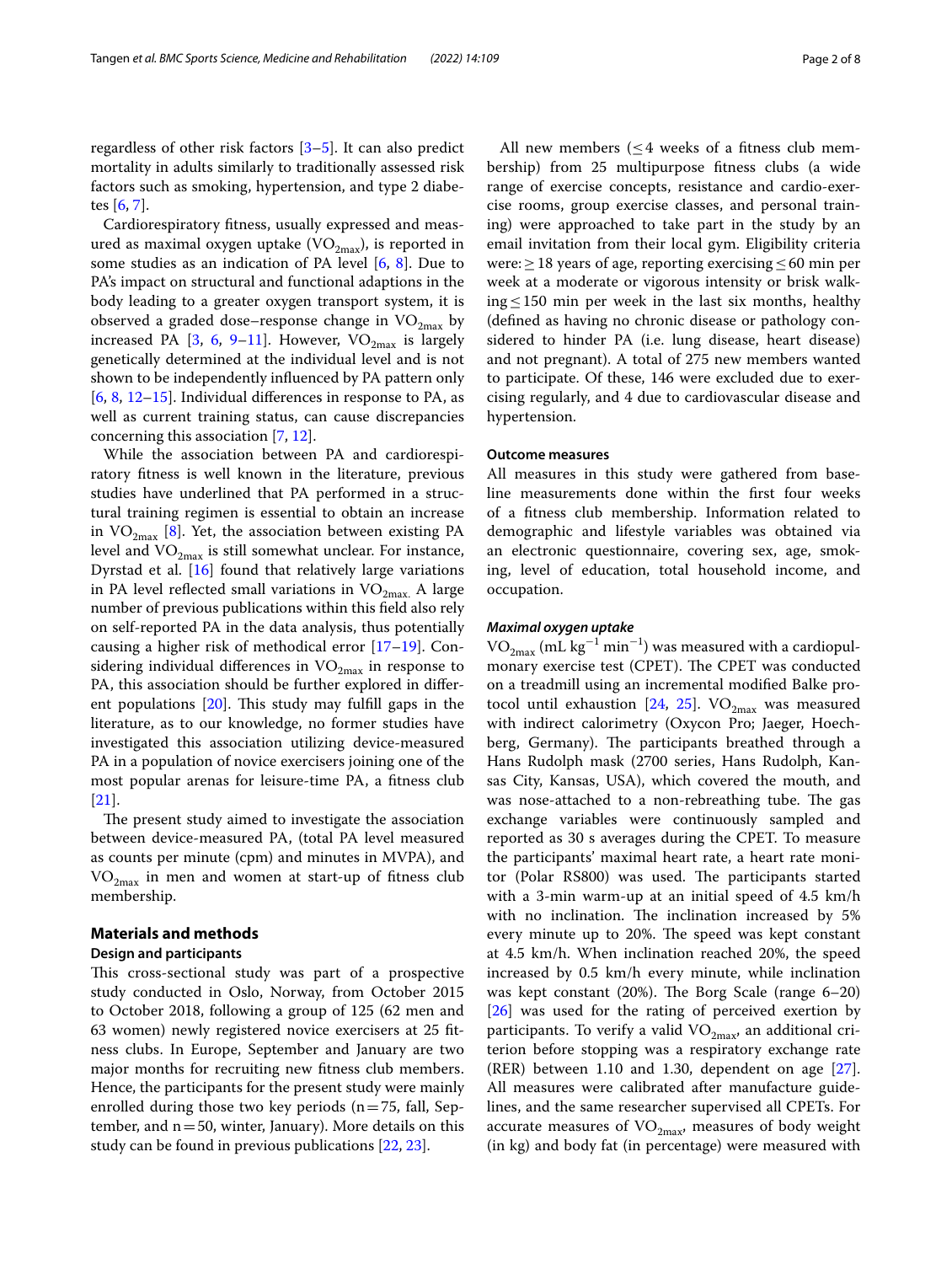Inbody 720 (biospace), and height (in cm) was measured with a stadiometer (Seca scale, Mod: 8777021094, S/N: 5877248124885) before the exercise test.

# *Total physical activity level and minutes of moderate‑to‑vigorous physical activity*

Total PA level (in cpm) and MVPA (in min) were assessed with ActiGraph, model GT1M. The participants were all given the same instructions, including how to wear the accelerometer prior to the week of measurement. The accelerometers were worn on the hip for seven consecutive days. All participants who accumulated a minimum of 10 h of activity recordings daily for  $\geq$  4 days of the seven were included in the data analysis.

The accelerometer measure vertical accelerations in units called counts, and samples data in sampling intervals (epochs). Total cpm is a measure of total PA level and is expressed as the total number of registered counts for all valid days divided by wearing time. Diferent intensities of PA with count thresholds corresponding to the energy cost of the given intensity were also applied in the data analysis (sedentary behavior:<100 cpm, light intensity PA:  $100-2019$  cpm, MVPA: $\geq 2020$  cpm). To define proportions meeting PA recommendations (>150 min of weekly MVPA), the total amount of MVPA during the measurement period was summed up and the number was then divided by the number of days with valid registration [\[28,](#page-6-22) [29](#page-6-23)].

At the time of data analysis for this study, current PA recommendations did not require MVPA to occur in bouts of 10 continuous minutes (with allowance for interruptions of 1–2 min). For this reason, we did not require bouts of 10 min in order to define sufficient and low active participants [\[30](#page-6-24)].

## **Statistical analysis**

Data analysis was conducted using the IBM SPSS Statistics 28.0 program for Windows. The data was first tested for normality using a Kolmogorov–Smirnov test before univariate analysis was performed [[31\]](#page-6-25).

In all statistical analyses, the dataset was frst grouped by sex due to significant differences in  $VO_{2max}$  values [\[5](#page-6-3), [9,](#page-6-7) [12](#page-6-9), [13,](#page-6-26) [15\]](#page-6-10). A Pearson correlation was performed for total cpm and  $VO_{2max}$ , as well as for MVPA and  $VO_{2max}$ . The correlation values were interpreted as strong  $(0.50-$ 1.0), moderate (0.30–0.49) and weak (0.10–0.29) [[32\]](#page-6-27).

To interpret health factors (BMI, weight, smoking status and body fat percentage) as covariates for this association, univariate analysis was performed on participants above or below references values for  $VO_{2max}$  [[25](#page-6-19)]. Body fat percentage, Body Mass Index (BMI) and weight were signifcantly diferent between the two groups. Collinearity variables were excluded (BMI and weight). Age was also included as a covariate and found to signifcantly affect  $VO_{2max}$  values, with increasing age corresponding to lower  $\rm VO_{2max}$  values in both sexes [\[18,](#page-6-28) [25\]](#page-6-19). The predictive power of these selected covariates (age and body fat percentage), as well as total PA (cpm) and MVPA with  $VO_{2max}$ , were further analyzed using a multiple linear regression, separately for men and women.

Preliminary analysis was performed to ensure that there were no violations of the assumptions of linear regression, showing normal distribution and absence of multicollinearity as well as absence of outliers in all vari-ables [\[33](#page-6-29)]. Coefficient of determination  $(R^2)$  was used to evaluate the precision of the regression, while unstandardized beta (*B*) and standardized beta (β) were used to evaluate each factor's association with  $VO_{2max}$ .

Level of significance was set as  $p < 0.05$  for all analyzes.

## **Results**

## **Background variables**

Table [1](#page-2-0) displays the background variables for the participants. Age (years) ranged from  $18-71$  (mean:  $38.8 \pm 11.7$ ) in men, and  $21-59$  (mean:  $34.8 \pm 10.0$ ) in women  $(p=0.04)$ . For BMI measures, 57% of the men and 33% of the women were classifed as overweight with a BMI of > 25 ( $p$  < 0.01). A total of 11.5% of the men and 9.5% of the women were classifed with obesity (BMI>30)  $(p=0.72)$ . More details on this study can be found in previous publications [\[22](#page-6-16), [23](#page-6-17)].

The participants completed an average of 6 days with valid PA recordings, with a mean of 13 h wear time daily (Table [2](#page-3-0)). No sex diferences were found in total PA level (cpm) ( $p=0.65$ ) or MVPA ( $p=0.58$ ). VO<sub>2max</sub> was higher among men compared with women (mean dif: 5.4 mL kg−<sup>1</sup> min−<sup>1</sup> 95% CI [3.1, 7.8], *p*<0.01). 24.4% of the men and 39.0% of the women were above reference values for  $VO_{2max}$  specific for age and sex [\[25\]](#page-6-19).

<span id="page-2-0"></span>**Table 1** Comparison of demographic and socioeconomic variables between men and women

| <b>Descriptives</b>            | Men<br>$n = 62$ | Women<br>$n = 63$ | p value |
|--------------------------------|-----------------|-------------------|---------|
| Age (yrs)                      | $38.8 + 11.7$   | $34.8 + 10.0$     | 0.04    |
| Height (cm)                    | $182.4 + 7.2$   | $167.4 \pm 5.8$   | < 0.01  |
| Weight (kg)                    | $85.5 + 12.5$   | $68.8 + 12.6$     | < 0.01  |
| BMI ( $kg/m2$ )                | $25.6 + 3.2$    | $74.6 + 4.5$      | 0.13    |
| Body fat (%)                   | $20.0 + 3.2$    | $30.5 + 7.9$      | < 0.01  |
| Smokes daily                   | 3(4.8%)         | 4(6.3%)           | 0.71    |
| Higher education > 4 yrs       | 26 (41.9%)      | 31 (49.2%)        | 0.08    |
| Household income > 850,000 NOK | 22 (35.5%)      | 19 (30.2%)        | 0.53    |

Data are presented as mean (SD) for continuous variables and n (%) for categorical variables. P-value shows sex diferences. BMI, Body Mass Index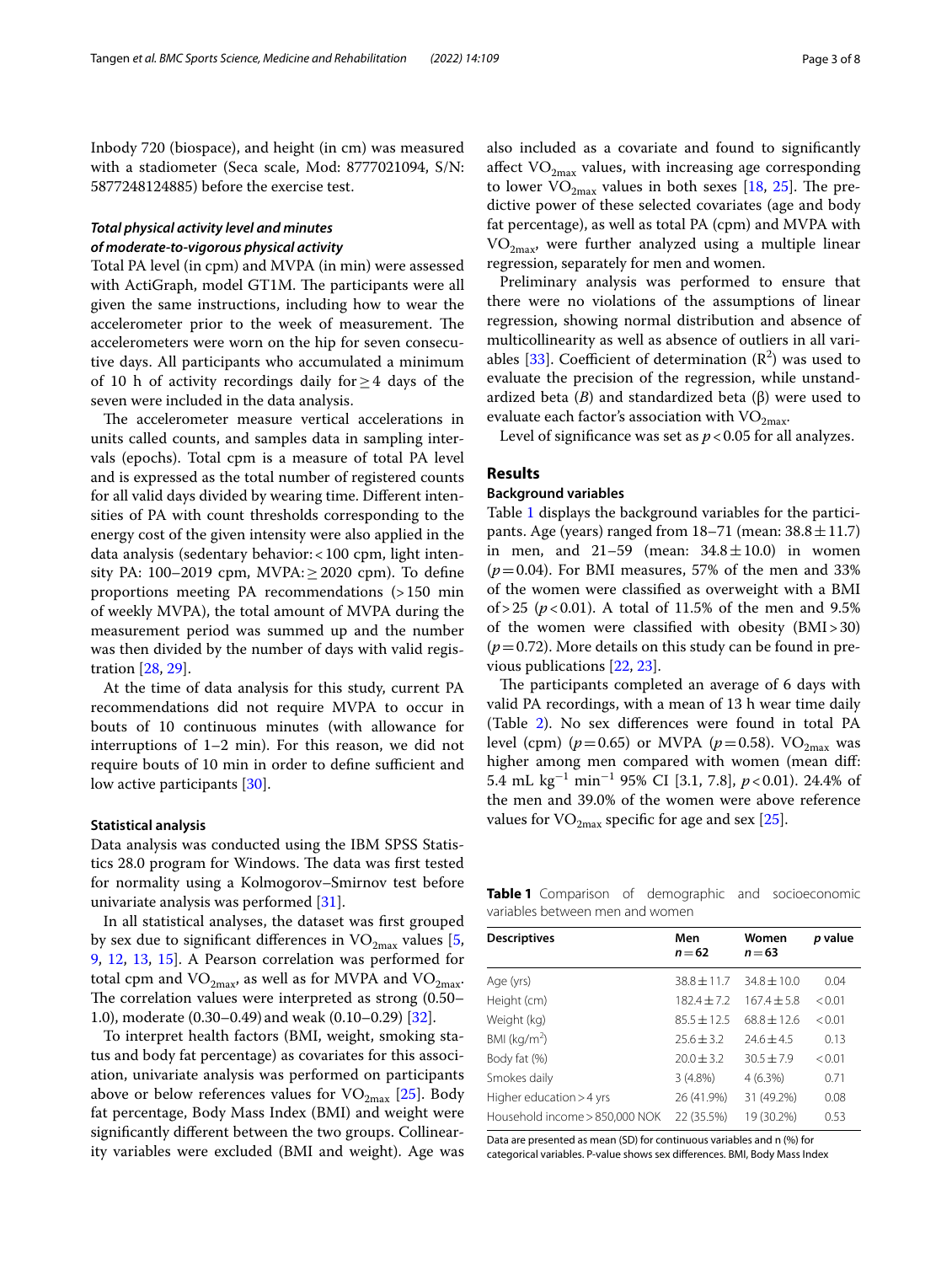<span id="page-3-0"></span>

| <b>Table 2</b> Comparison of PA level and VO2max (mL $kg^{-1}$ min <sup>-1</sup> ) |  |  |  |
|------------------------------------------------------------------------------------|--|--|--|
| between men and women                                                              |  |  |  |

|                                                            | Men<br>$n = 62$   | Women<br>$n = 63$ | p value |
|------------------------------------------------------------|-------------------|-------------------|---------|
| Total physical activity level                              |                   |                   |         |
| Accelerometer recordings                                   |                   |                   |         |
| Days with valid recording                                  | $6.3 \pm 1.3$     | $6.4 + 1.9$       | 0.72    |
| Mean daily wear time (hours)                               | $13.7 + 1.3$      | $13.85 + 0.9$     | 0.51    |
| Total PA (cpm)                                             | $352.4 + 123.4$   | $361.4 \pm 103.8$ | 0.65    |
| MVPA (min)                                                 | $760.0 + 132.6$   | $773.2 \pm 137.0$ | 0.58    |
| > 150 min of moderate PA/<br>weekly                        | 44 (66.1%)        | 50 (79.4%)        | 0.09    |
| $\geq$ 75 min of vigorous PA/weekly                        | 7(11.3%)          | 7(11.1%)          | 0.98    |
| VO <sub>2max</sub> assessment                              |                   |                   |         |
| Maximal exercise test using the<br>stepwise Balke protocol |                   |                   |         |
| $VO_{2max}$ (mL kg <sup>-1</sup> min <sup>-1</sup> )       | $40.5 + 7.2$      | $35.1 + 6.0$      | < 0.01  |
| > Reference values for age group                           | 15 (24%)          | 25 (39.7%)        | 0.06    |
| Time to exhaustion                                         | $10.4 \pm 1.50$   | $9.0 + 1.19$      | < 0.01  |
| Maximal heart rate                                         | $182.50 \pm 15.1$ | $176.3 \pm 25.7$  | 0.10    |
| Borg scale (1-20)                                          | $19.3 + 0.6$      | $19.1 + 0.7$      | 0.20    |
| <b>RFR</b>                                                 | $1.38 + 0.1$      | $1.36 + 0.1$      | 0.21    |

Data are presented as mean (SD) for continuous variables and n (%) for categorical variables. The p-values shows sex diferences. Cpm,counts per minute. MVPA, moderate-to-vigorous physical activity, PA, physical activity,  $VO<sub>2max</sub>$  Maximal oxygen uptake, RER, respiratory exchange ratio

# **Device‑measured PA associated with VO2max**

Pearson correlation coefficient (r) revealed a moderate correlation between total PA level and  $VO_{2max}$  $(r=0.346, p<0.01)$  as well as MVPA and VO<sub>2max</sub>  $(r=359, p<0.01)$  among men (Table [3\)](#page-3-1). In women, we observed a weak correlation between total PA level and  $VO_{2max}$  ( $r=0.267$ ,  $p=0.02$ ), as well as MVPA and VO<sub>2max</sub> (r = 0.236,  $p = 0.03$ ). Age and VO<sub>2max</sub> showed a strong negative correlation in men (r=−0.688, *p* < 0.01) and a moderate negative correlation in women (r=−0.466, *p* < 0.01). Body fat percentage showed

<span id="page-3-1"></span>

|  | <b>Table 3</b> Pearsons' Correlation between total PA level, MVPA, and |  |  |  |
|--|------------------------------------------------------------------------|--|--|--|
|  | covariates, and VO <sub>2max</sub> for both sexes                      |  |  |  |

|                      | $VO_{2max}$ (mL kg <sup>-1</sup> min <sup>-1</sup> ) |         |                   |         |  |
|----------------------|------------------------------------------------------|---------|-------------------|---------|--|
|                      | Men<br>$n = 62$                                      | p value | Women<br>$n = 63$ | p value |  |
| Total PA level (cpm) | 0.346                                                | < 0.01  | 0.267             | 0.02    |  |
| MVPA (min)           | 0.359                                                | < 0.01  | 0.236             | 0.03    |  |
| Age (yrs)            | $-0.688$                                             | < 0.01  | $-0.466$          | < 0.01  |  |
| Body fat (%)         | $-0.650$                                             | < 0.01  | $-0.712$          | < 0.01  |  |

Cpm, counts per minute, MVPA, moderate-to-vigorous physical activity, PA, physical activity, VO<sub>2max</sub>, maximal oxygen uptake

a strong negative correlation in both sexes (women: r=−0.712, *p* < 0.01 and men r=−0.688, *p* < 0.01).

The adjusted  $\mathbb{R}^2$  of the multiple linear regression was high ( $\mathbb{R}^2$  = 0.682 and 0.577, Table [4](#page-3-2)), and total PA level, MVPA, age, and body fat percentage in total explained 68% and 57% of the variance in  $VO_{2max}$  among men and women, respectively  $(p < 0.01)$ .

In both sexes, when adjusting for age and body fat percentage, total PA level and MVPA were no longer significantly associated with  $VO_{2max}$  (men:  $p=0.11$  and  $p=0.79$ , women:  $p=0.40$  and  $p=0.61$ , respectively).

In men, increased age and body fat percentage showed the strongest negative association with  $VO_{2max}$  (β = 0.483 and  $β = 0.469$ ,  $p < 0.01$ ), whereas for women, increased body fat percentage showed the strongest negative association with VO<sub>2max</sub> (β = -0.618, *p* < 0.01).

## **Discussion**

In this study, we found a moderate association between total PA level and MVPA with  $VO_{2max}$  among men. The same results were found in women, yet the association was weaker. When adjusting for age and body fat percentage, we found no association between total PA level or MVPA and  $VO_{2max}$  in either of the sexes. Thus, age and body fat percentage may be better predictors than PA level on  $VO<sub>2max</sub>$ .

Previous research within this feld has observed that PA done at higher intensities (vigorous PA) more strongly influences  $VO_{2max}$  [\[7](#page-6-5), [16,](#page-6-11) [17](#page-6-12), [19](#page-6-13), [34–](#page-6-30)[36\]](#page-6-31). The majority of our participants performed moderate PA, and in line

<span id="page-3-2"></span>**Table 4** Multiple linear regression summary for factors predicting VO<sub>2max</sub> mL kg<sup>-1</sup> min<sup>-1</sup> in both sexes

|                                    | В        | t        | β        | p value |
|------------------------------------|----------|----------|----------|---------|
| Men<br>$n = 62$<br>$R^2 = 0.682$   |          |          |          |         |
| Constant                           | 60.315   | 19.876   |          |         |
| Total PA level (cpm)               | 0.014    | 1.629    | 0.230    | 0.11    |
| MVPA (min)                         | $-0.002$ | $-0.243$ | $-0.038$ | 0.79    |
| Body fat (%)                       | $-0.624$ | $-6.038$ | $-0.469$ | < 0.01  |
| Age (yrs)                          | $-0.297$ | $-5.942$ | $-0.483$ | < 0.01  |
| Women<br>$n = 63$<br>$R^2 = 0.577$ |          |          |          |         |
| Constant                           | 51.985   | 16.361   |          |         |
| Total PA level (cpm)               | 0.006    | 0.845    | 0.104    | 0.40    |
| MVPA (min)                         | 0.003    | 0.510    | 0.063    | 0.61    |
| Body fat (%)                       | $-0.471$ | $-7.084$ | $-0.618$ | < 0.01  |
| Age (yrs)                          | $-0.158$ | $-2.945$ | $-0.261$ | < 0.01  |

β, Standarized beta, B, Unstandarized beta, Cpm, counts per minute, MVPA, Moderate-to-vigorous physical activity, PA, physical activity,  $R^2$ , adjusted R-square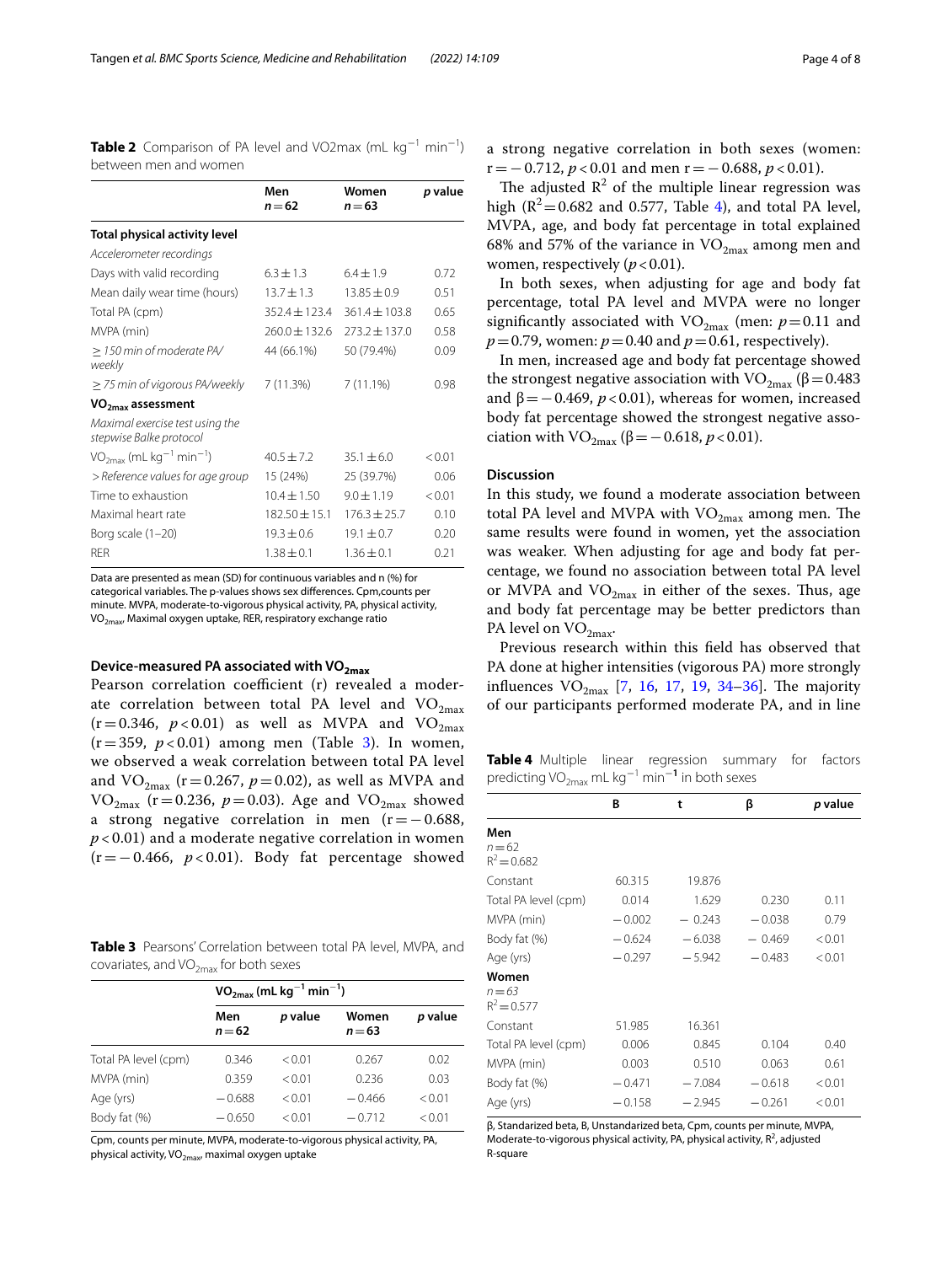with our fndings, several studies have not observed an association between moderate PA and  $VO_{2max}$  alone [\[19](#page-6-13), [34\]](#page-6-30). Only 11.3% of the men and 11.1% of the women in our study met the current recommendations of vigorous PA (>75 min per week) [[30\]](#page-6-24). Using this cutoff, our sample size would have been very small and difficult to derive conclusive evidence from, particularly when doing subgroup analyses assessing the association between devicemeasured PA and  $VO<sub>2max</sub>$ .

When comparing our participants with population studies, 24.0% of the men and 39.7% of the women were above reference values for  $VO_{2max}$  [\[25\]](#page-6-19). Individuals with higher  $VO_{2max}$  values at beginning of a training period have been found to demand an intensity of 85% or higher of maximal heart rate to achieve improvement in  $VO<sub>2max</sub>$ </sub> [[6\]](#page-6-4). Ross et al. [[7\]](#page-6-5) also stated that most healthy individuals are trainable if training regimes at higher intensities are conducted. Consequently, for this group, we believe that higher intensity PA is needed to affect their  $VO<sub>2max</sub>$ .

Intra-individual day-to-day variability of PA may have possibly infuenced our fndings [\[37](#page-6-32)]. PA can vary daily, while cardiorespiratory ftness remains relatively stable, or eventually improves over time with exercise and PA [[37\]](#page-6-32). As such, the measurement period could be biased to refect the individuals' PA level, where this study only provided a glimpse of the participant PA level from the week measured. While wearing an accelerometer, the participants may also be more aware of their activity habits (known as reactivity), therefore achieving a higher PA level than under normal circumstances [[38\]](#page-6-33). However, two other studies have concluded that there is not enough evidence supporting reactivity to infuence the percentage of the population meeting the current PA recommendations, and MVPA was not infuenced by reactivity [\[38,](#page-6-33) [39](#page-6-34)].

Individual diferences due to the genetic distribution of  $VO<sub>2max</sub>$  were not accounted for in this study. The majority of our participants met the current PA recommendations when we did not adjust for bouts of 10 min [\[30](#page-6-24)]. Additionally, 61.3% of the men and 76% of the women had a  $\rm VO_{2max}$  value below reference values [[25](#page-6-19)]. Thus, this indicates that the current PA recommendations may not be sufficient enough to obtain a greater  $VO_{2max}$  for all individuals  $[12, 14, 30]$  $[12, 14, 30]$  $[12, 14, 30]$  $[12, 14, 30]$  $[12, 14, 30]$  $[12, 14, 30]$  $[12, 14, 30]$ . There are clear biological factors related to oxygen transport or muscular strength that is independent of PA habits, and genetics may be responsible for as much as 50% of the variation in measured  $VO_{2max}$  [[12](#page-6-9), [18](#page-6-28), [40\]](#page-6-36). The adaption in  $VO_{2max}$  from PA can therefore vary at any age and in both sexes.

Our study found a stronger correlation between total PA level and MVPA among men compared with women. Some evidence suggests that women experience less adaption than males in response to long-term training,

resulting in a smaller increase in  $VO_{2max}$  [\[41](#page-6-37)]. Thus, the consequence of exercise on  $VO_{2m \alpha x}$  may be generally greater in men than women. However, our study observed no sex diferences in PA level as found among Norwegian adults  $[29]$  $[29]$ . This indicates that the sex differences found in the present study may be due to morphological and physiological diferences between men and women  $[13, 42]$  $[13, 42]$  $[13, 42]$  $[13, 42]$  $[13, 42]$ . For instance, we observed that women who participated in this study had a signifcantly higher body fat percentage compared with men, which in turn may have influenced their  $VO_{2max}$  [[43\]](#page-7-0).

Increased age and body fat percentage were associated with a decreased level of  $VO_{2max}$  in both sexes. Our regression model predicted a decrease of 2.97 and 1.58  $(mL kg<sup>-1</sup> min<sup>-1</sup>)$  per 10-year of increasing age among men and women, respectively. Inactive individuals  $VO_{2max}$  is estimated to decline about 8–10% per decade after the age of 30  $[13, 44]$  $[13, 44]$  $[13, 44]$ . However, due to the research aim of the present study, we did not analyze age diferences related to  $VO_{2max}$  values.

In line with our results, Mondal and Mishra [[45\]](#page-7-2) found a strong negative association between increased body fat percentage and  $VO_{2max}$ . Around 50% of our participants were classified with overweight ( $\geq$  25 BMI), and 10% with obesity ( $\geq$  30 BMI). This may influence our findings since "The National Health and Nutrition Examination survey" indicates a significantly lower  $VO_{2max}$  among individuals categorized with overweight and obesity [\[46](#page-7-3)]. Further, Hansen et al. [[29\]](#page-6-23) reported that in Norwegian adults, individuals with obesity and overweight had lower odds of meeting the current PA recommendations. This may also indirectly influence one's  $VO<sub>2max</sub>$ . A graded response in lower body fat percentage with increased PA level is also confrmed in both men and women [\[43\]](#page-7-0).

## **Methodological considerations**

ActiGraph GT1M cannot accurately identify all forms of PA (e.g. swimming, cycling, upper body movement), account for higher added mass (e.g. carrying a backpack), or isometric muscle contractions (e.g. holding something) [\[29](#page-6-23), [47](#page-7-4)]. We also used a hip-placed accelerometer, which may also result in limitations to accessing vigorous PA measurements [\[16](#page-6-11), [48](#page-7-5)]. Brage et al. [\[48](#page-7-5)] found that ActiGraph counts peaked when running speed was at 10 km/h, then leveled out when speed was further increased. However, Cleland et al. [[49](#page-7-6)] found that hip placement was the optimal placement to capture a variety of activities, and hip-placed accelerometers are more convenient when measuring free-living PA [[50\]](#page-7-7).

Our chosen cut-points, which were applied for cpm may also be a reason why we did not fnd any strong association between PA and cardiorespiratory ftness. For instance, Miller et al. [[51\]](#page-7-8) showed that a higher cpm is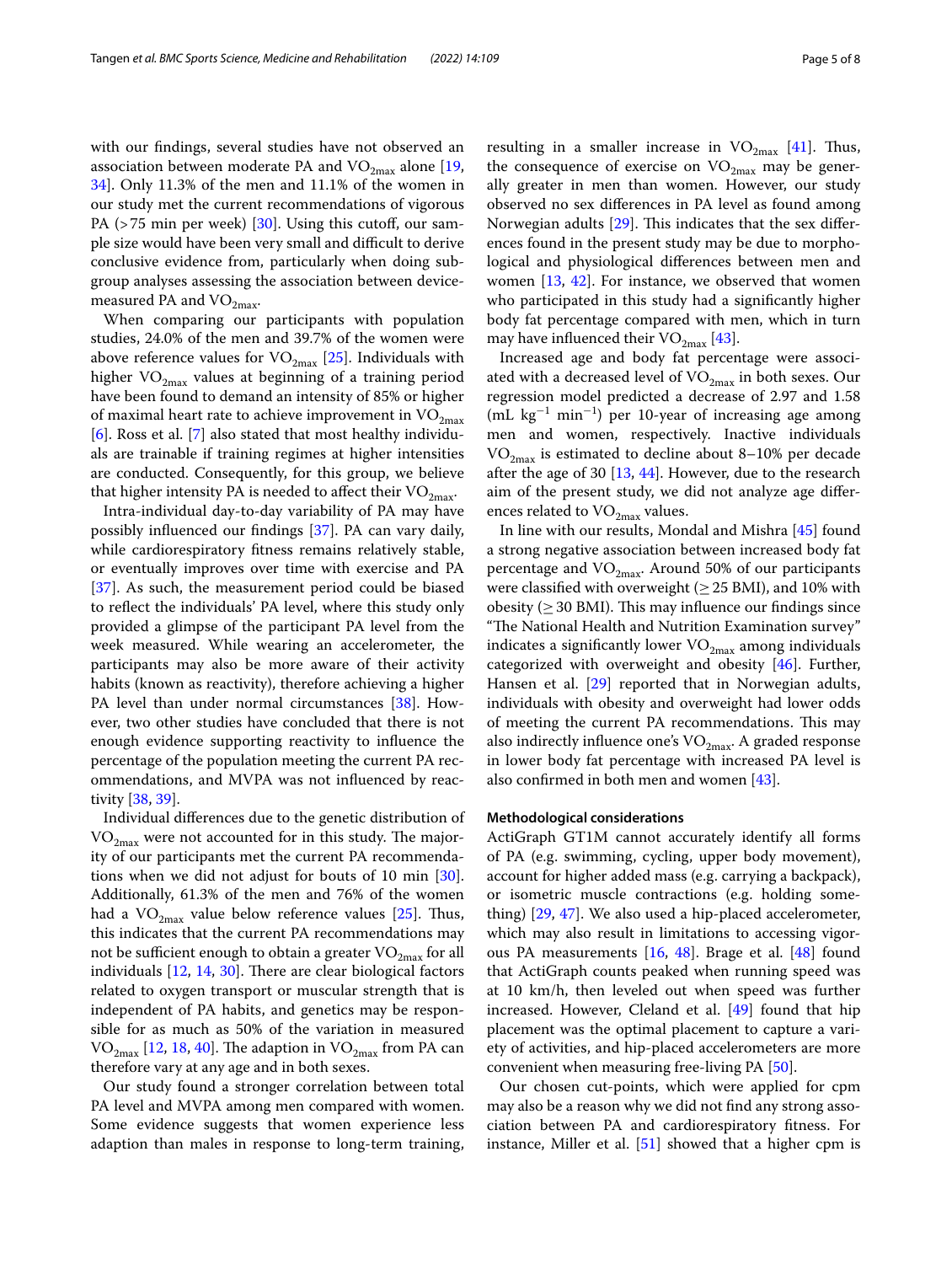needed to defne MVPA than what was applied to our participant group. Possibly, no association was found because a large amount of light PA was included as MVPA. As shown, light intensity PA may not be sufficient to improve cardiorespiratory ftness [[6,](#page-6-4) [7](#page-6-5)]. However, the chosen cut-points for cpm in the present study are both common and widely used in other studies [[28,](#page-6-22) [29](#page-6-23), [52](#page-7-9)].

To the best of our knowledge, this is the frst study that investigates the association between PA and  $VO<sub>2max</sub>$ </sub> when PA is not adjusted for 10 min bouts of activity according to the new and updated PA recommendation [[30\]](#page-6-24). Due to this, the majority of our participants met the recommendations of 150 min MVPA per/week after the exclusion of bouts of 10 min. We have previously found that 38% of this current participant group met the current PA recommendations when adjusting for 10 min bouts  $[22]$  $[22]$ . This shows that the prevalence of sufficient active individuals is substantially higher when bouts are no longer required. The participants were also newly registered ftness club members, and there is a possibility that they had started exercising at their ftness club when they underwent measures of PA level.

# **Strengths and limitations**

Strong aspects of this study were a sample size  $(n=125)$ , with an equal number of men and women, and representing a wide age range. Assessment of  $VO_{2max}$  using CPETs is also considered as the most valid measure of cardiorespiratory fitness  $[53]$  $[53]$  $[53]$ . The modified Balke protocol was also an appropriate measurement method for our study population (novice exercisers newly registered at a ftness club). We used a device-measurement method (ActiGraph GT1M) to measure total PA level and minutes spent in MVPA. The same researcher tested all participants, reducing the risk of measurement error and improving study results' reliability.

Study limitations were the use of a uniaxial accelerometer, which may underestimate upper body and horizontal movements (such as cycling and resistance training). Bahls et al.  $[8]$  $[8]$  reported that cardiorespiratory fitness was not associated with all forms of PA (for instance work-related PA) and was greater infuenced by structural PA. However, we did not control for which type of PA the participants conducted. The measurement period of PA may also not represent the participants' PA habits, and we speculate that the measurement period may have either overestimated the participants' PA levels or did not represented overall PA levels due to day-to-day variability. It is also widely known that p-values are dependent on sample size, which may be the reason for the lack of a strong statistically signifcant association between PA and  $VO_{2max}$  in this study [\[54\]](#page-7-11). Thus, we do not know if this non-signifcant fnding would still be present if we had recruited more participants, and thus achieved a higher statistical power.

Considering that the present study had a generally low response rate, there is uncertainty about whether the representativeness of our sample represents the target population (novice exercisers at ftness clubs). Data were only obtained from a multipurpose ftness club chain in an urban area of Norway. Recruitment from other gym segments (of low to high membership fees) could have provided different results. Thus, the study cannot exclude the risk of selection bias. However, the chosen ftness club segment is a large chain and including other ftness clubs would likely have increased the heterogeneity of the participant groups. The results would therefore be more difficult to interpret.

## **Conclusion**

We found an association between both device-measured total PA level and MVPA and  $VO_{2max}$  in healthy men and women at the start-up of a ftness club membership, but the association was low and further diminished when adjusting for age and body fat percentage. Body fat percentage (men and women) and age (men) were found to be more strongly associated with  $VO<sub>2max</sub>$  than total PA level and MVPA in both sexes.

#### **Acknowledgements**

We would like to thank Morten Fagerland, professors in biostatistics, Norwegian School of Sports Sciences for important guidance and help with the data analysis.

#### **Author contributions**

LAHH conceived the idea for the research project, supervised the project and wrote the protocol together with CG and TS. CG and LAHH was responsible for participant follow-up and data collection, while EMT conducted the data analysis and outlined the manuscript. CG, TS, and LAHH contributed to interpretation of data, and revised the manuscript critically for important intellectual content, including English editing. All authors read and approved the fnal manuscript.

## **Funding**

This work was supported by the Norwegian School of Sport Sciences, Department of Sport Medicine, Norway, and did not receive any specifc grant from funding agencies in the public, commercial, or not-for-proft sectors.

#### **Availability of data and materials**

The datasets generated and analysed in this study are not publicly available since it were used under license for the current study, and so are not publicly available. Data are available from the corresponding author on reasonable request.

## **Declarations**

#### **Ethics approval and consent to participate**

The overall research project was reviewed by the Regional Committee for Medical and Health Research Ethics who concluded that, according to the "Act on medical and health research" (the Health Research Act 2008), the research project did not require extensive review (REK 2015/1443 A). The study was therefore approved by the Norwegian Social Science Data Service (NSD 44135). All participants signed informed consent for participation following the Helsinki declaration. No economic compensation was given to the participants.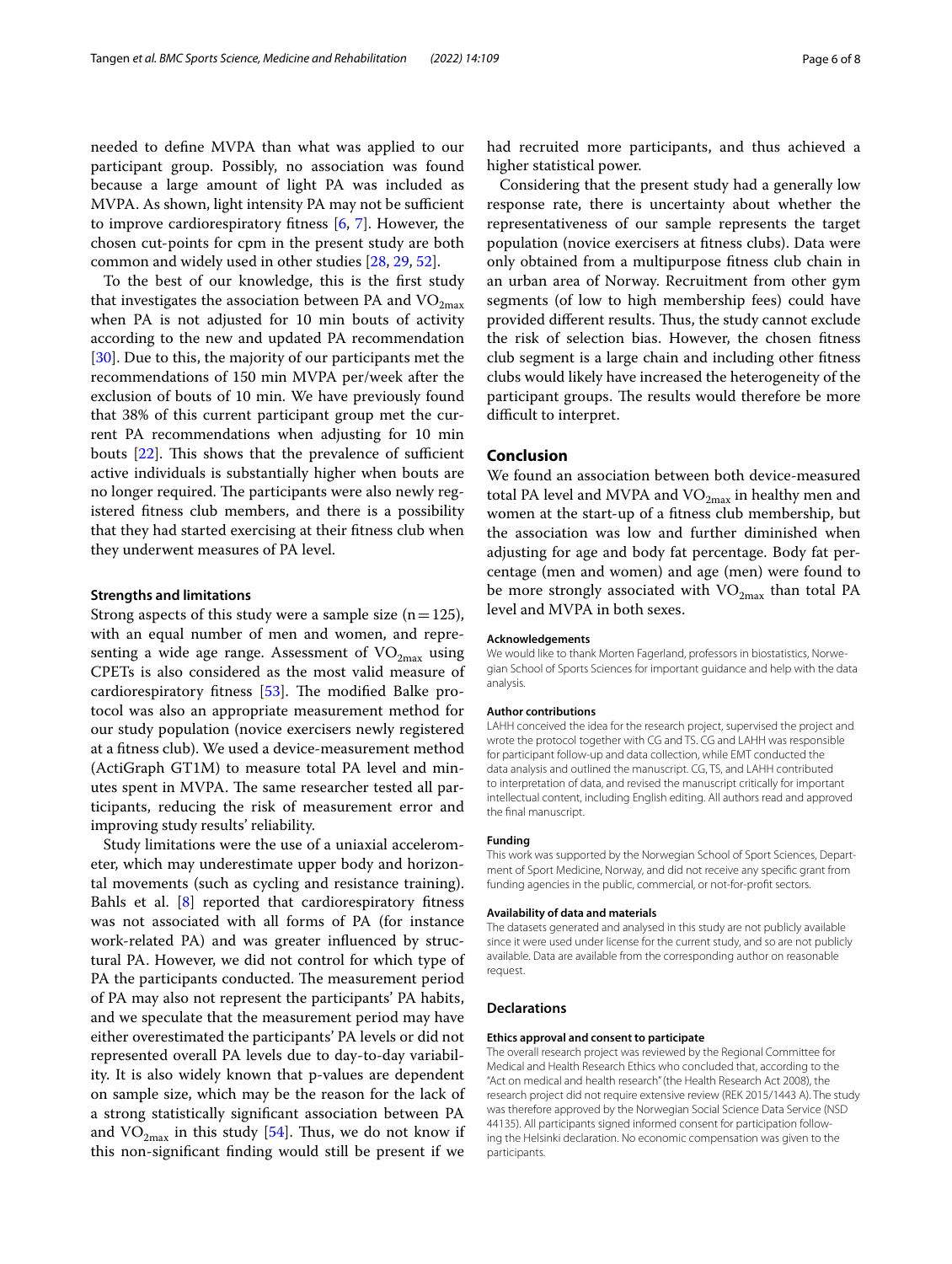#### **Consent for publication**

Not applicable.

## **Competing interests**

The authors declare that they have no competing interests.

Received: 7 January 2022 Accepted: 9 June 2022

#### **References**

- <span id="page-6-0"></span>1. Bull FC, Al-Ansari SS, Biddle S, Borodulin K, Buman MP, Cardon G, et al. World Health Organization 2020 guidelines on physical activity and sedentary behaviour. Brit J Sport Med. 2020;54(24):1451–62.
- <span id="page-6-1"></span>2. Lee IM, Shiroma EJ, Lobelo F, Puska P, Blair SN, Katzmarzyk PT, et al. Efect of physical inactivity on major non-communicable diseases worldwide: an analysis of burden of disease and life expectancy. Lancet. 2012;380(9838):219–29.
- <span id="page-6-2"></span>3. Ross R, Blair SN, Arena R, Church TS, Despres JP, Franklin BA, et al. Importance of assessing cardiorespiratory ftness in clinical practice: a case for ftness as a clinical vital sign a scientifc statement from the American Heart Association. Circulation. 2016;134(24):E653–99.
- 4. Antunes-Correa LM. Maximal oxygen uptake: New and more accurate predictive equation. Eur J Prev Cardiol. 2018;25(10):1075–6.
- <span id="page-6-3"></span>5. Lee DC, Artero EG, Sui X, Blair SN. Mortality trends in the general population: the importance of cardiorespiratory ftness. J Psychopharmacol. 2010;24(4 Suppl):27–35.
- <span id="page-6-4"></span>6. Lang JJ, Wolfe Phillips E, Orpana HM, Tremblay MS, Ross R, Ortega FB, et al. Field-based measurement of cardiorespiratory ftness to evaluate physical activity interventions. Bull World Health Organ. 2018;96(11):794–6.
- <span id="page-6-5"></span>7. Ross R, de Lannoy L, Stotz PJ. Separate effects of intensity and amount of exercise on interindividual cardiorespiratory ftness response. Mayo Clin Proc. 2015;90(11):1506–14.
- <span id="page-6-6"></span>Bahls M, Ittermann T, Ewert R, Stubbe B, Volzke H, Friedrich N, et al. Physical activity and cardiorespiratory ftness-A ten-year follow-up. Scand J Med Sci Sports. 2021;31(3):742–51.
- <span id="page-6-7"></span>9. Bassett DR Jr, Howley ET. Limiting factors for maximum oxygen uptake and determinants of endurance performance. Med Sci Sports Exerc. 2000;32(1):70–84.
- 10. Church TS, Earnest CP, Skinner JS, Blair SN. Efects of diferent doses of physical activity on cardiorespiratory ftness among sedentary, overweight or obese postmenopausal women with elevated blood pressure—a randomized controlled trial. Jama-J Am Med Assoc. 2007;297(19):2081–91.
- <span id="page-6-8"></span>11. Raghuveer G, Hartz J, Lubans DR, Takken T, Wiltz JL, Mietus-Snyder M, et al. Cardiorespiratory ftness in youth: an important marker of health: a scientifc statement from the American Heart Association. Circulation. 2020;142(7):e101–18.
- <span id="page-6-9"></span>12. Joyner MJ, Lundby C. Concepts about VO2max and trainability are context dependent. Exerc Sport Sci Rev. 2018;46(3):138–43.
- <span id="page-6-26"></span>13. Mezzani A. Cardiopulmonary exercise testing: basics of methodology and measurements. Ann Am Thorac Soc. 2017;14(Supplement\_1):S3–11.
- <span id="page-6-35"></span>14. Skinner JS, Jaskolski A, Jaskolska A, Krasnoff J, Gagnon J, Leon AS, et al. Age, sex, race, initial ftness, and response to training: the HERITAGE Family Study. J Appl Physiol (1985). 2001;90(5):1770–6.
- <span id="page-6-10"></span>15. Williams CJ, Williams MG, Eynon N, Ashton KJ, Little JP, Wisloff U, et al. Genes to predict VO2max trainability: a systematic review. BMC Genomics. 2017;18(Suppl 8):831.
- <span id="page-6-11"></span>16. Dyrstad SM, Anderssen SA, Edvardsen E, Hansen BH. Cardiorespiratory ftness in groups with diferent physical activity levels. Scand J Med Sci Sports. 2016;26(3):291–8.
- <span id="page-6-12"></span>17. Aadahl M, Kjaer M, Jorgensen T. Associations between overall physical activity level and cardiovascular risk factors in an adult population. Eur J Epidemiol. 2007;22(6):369–78.
- <span id="page-6-28"></span>18. Nes BM, Janszky I, Vatten LJ, Nilsen TI, Aspenes ST, Wisloff U. Estimating V.O 2peak from a nonexercise prediction model: the HUNT Study. Norway Med Sci Sports Exerc. 2011;43(11):2024–30.
- <span id="page-6-13"></span>19. Papathanasiou G, Georgoudis G, Georgakopoulos D, Katsouras C, Kalfakakou V, Evangelou A. Criterion-related validity of the short

International Physical Activity Questionnaire against exercise capacity in young adults. Eur J Cardiovasc Prev Rehabil. 2010;17(4):380–6.

- <span id="page-6-14"></span>20. Bouchard C, Rankinen T. Individual diferences in response to regular physical activity. Med Sci Sport Exer. 2001;33(6):S446–51.
- <span id="page-6-15"></span>21. The IHRSA Global Report 2020. [Available from: [https://www.ihrsa.org/](https://www.ihrsa.org/publications/the-2020-ihrsa-global-report/) [publications/the-2020-ihrsa-global-report/#](https://www.ihrsa.org/publications/the-2020-ihrsa-global-report/) (07 05 21).
- <span id="page-6-16"></span>22. Gjestvang C, Stensrud T, Haakstad LAH. Are changes in physical ftness, body composition and weight associated with exercise attendance and dropout among ftness club members? Longitudinal prospective study. BMJ Open. 2019;9(4):e027987.
- <span id="page-6-17"></span>23. Gjestvang C, Stensrud T, Hansen BH, Kolle E, Haakstad LAH. Are ftness club members likely to meet the current physical activity recommendations? Transl Sports Med. 2020;3(2):75–83.
- <span id="page-6-18"></span>24. Balke B, Ware RW. An experimental study of physical ftness of Air Force personnel. US Armed Forces Med J. 1959;10:675–88.
- <span id="page-6-19"></span>25. Edvardsen E, Scient C, Hansen BH, Holme IM, Dyrstad SM, Anderssen SA. Reference values for cardiorespiratory response and ftness on the treadmill in a 20- to 85-year-old population. Chest. 2013;144(1):241–8.
- <span id="page-6-20"></span>26. Borg G. Perceived exertion as an indicator of somatic stress. Scand J Rehabil Med. 1970;2:92–8.
- <span id="page-6-21"></span>27. Edvardsen E, Hem E, Anderssen SA. End criteria for reaching maximal oxygen uptake must be strict and adjusted to sex and age: a crosssectional study. PLoS ONE. 2014;9(1).
- <span id="page-6-22"></span>28. Hansen BH, Kolle E, Dyrstad SM, Holme I, Anderssen SA. Accelerometer-determined physical activity in adults and older people. Med Sci Sports Exerc. 2012;44(2):266–72.
- <span id="page-6-23"></span>29. Hansen BH, Kolle E, Steene-Johannessen J, Dalene KE, Ekelund U, Anderssen SA. Monitoring population levels of physical activity and sedentary time in Norway across the lifespan. Scand J Med Sci Sports. 2019;29(1):105–12.
- <span id="page-6-24"></span>30. Piercy KL, Troiano RP, Ballard RM, Carlson SA, Fulton JE, Galuska DA, et al. The Physical Activity Guidelines for Americans. JAMA. 2018;320(19):2020–8.
- <span id="page-6-25"></span>31. Pallant J. SPSS survival manual: a step by step guide to data analysis using SPSS.: Maidenhead :Open University Press/McGraw-Hill; 2010.
- <span id="page-6-27"></span>32. Schober P, Boer C, Schwarte LA. Correlation coefficients: appropriate use and interpretation. Anesth Analg. 2018;126(5):1763–8.
- <span id="page-6-29"></span>33. Uyanık GK, Güler N. A study on multiple linear regression analysis. Procedia Soc Behav Sci. 2013;106:234–40.
- <span id="page-6-30"></span>34. Schembre SM, Riebe DA. Non-exercise estimation of VO2max using the international physical activity questionnaire. Meas Phys Educ Exerc Sci. 2011;15:168–81.
- 35. Swain DP. Moderate or vigorous intensity exercise: which is better for improving aerobic ftness? Prev Cardiol. 2005;8(1):55–8.
- <span id="page-6-31"></span>36. Swain DP, Franklin BA. Comparison of cardioprotective benefts of vigorous versus moderate intensity aerobic exercise. Am J Cardiol. 2006;97(1):141–7.
- <span id="page-6-32"></span>37. Warren JM, Ekelund U, Besson H, Mezzani A, Geladas N, Vanhees L, et al. Assessment of physical activity—a review of methodologies with reference to epidemiological research: a report of the exercise physiology section of the European Association of Cardiovascular Prevention and Rehabilitation. Eur J Cardiovasc Prev Rehabil. 2010;17(2):127–39.
- <span id="page-6-33"></span>38. Baumann S, Gross S, Voigt L, Ullrich A, Weymar F, Schwaneberg T, et al. Pitfalls in accelerometer-based measurement of physical activity: the presence of reactivity in an adult population. Scand J Med Sci Spor. 2018;28(3):1056–63.
- <span id="page-6-34"></span>39. Davis RE, Loprinzi PD. Examination of accelerometer reactivity among a population sample of children, adolescents, and adults. J Phys Act Health. 2016;13(12):1325–32.
- <span id="page-6-36"></span>40. Bouchard C, Rankinen T. Individual diferences in response to regular physical activity. Med Sci Sports Exerc. 2001;33(6 Suppl):S446–51; discussion S52–3.
- <span id="page-6-37"></span>41. Meyler S, Bottoms L, Muniz-Pumares D. Biological and methodological factors affecting V O 2 max response variability to endurance training and the infuence of exercise intensity prescription. Exp Physiol. 2021;106(7):1410–24.
- <span id="page-6-38"></span>42. Berthouze SE, Minaire PM, Castells J, Busso T, Vico L, Lacour JR. Relationship between Mean Habitual Daily Energy-Expenditure and Maximal Oxygen-Uptake. Med Sci Sport Exer. 1995;27(8):1170–9.